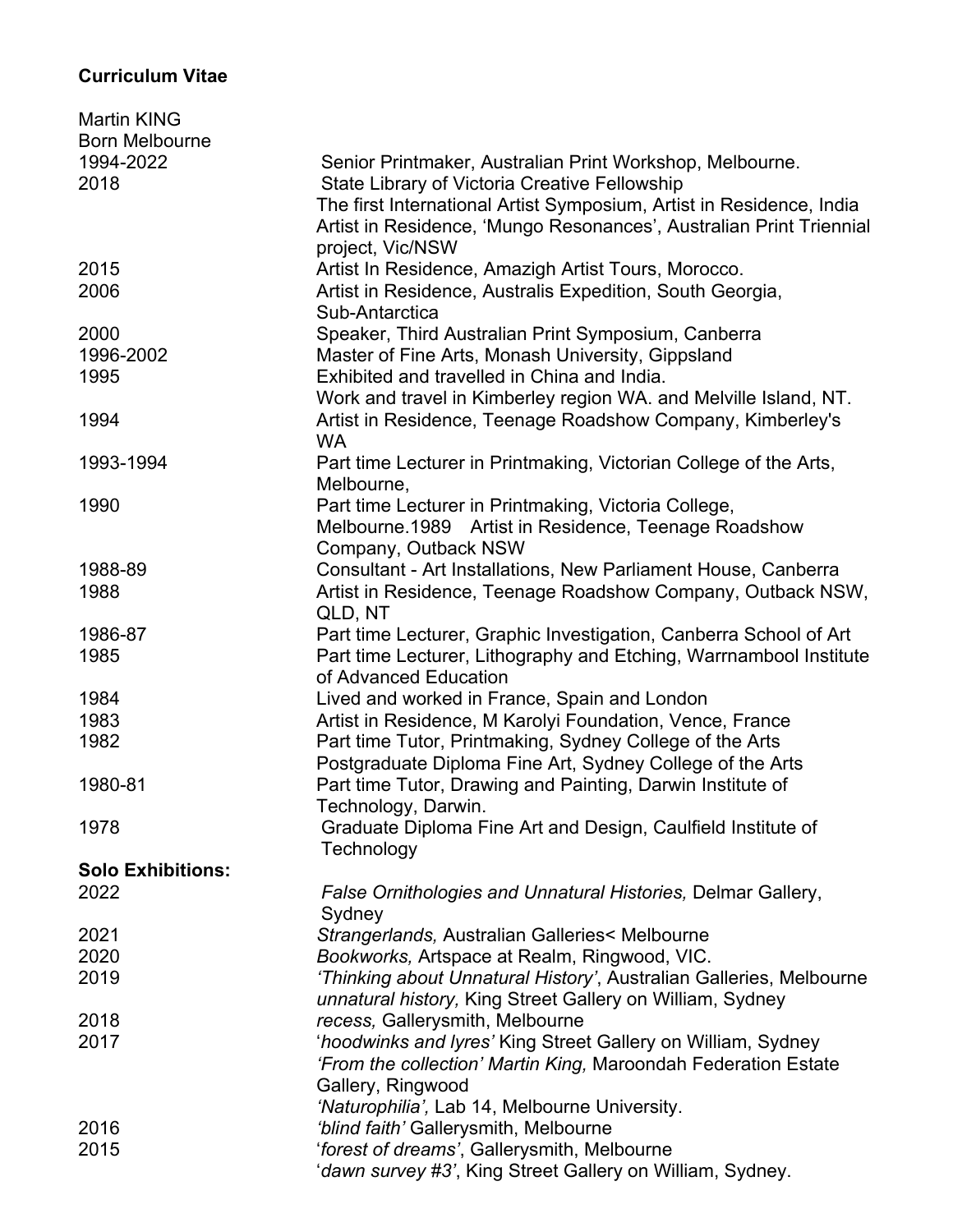| 2014<br>2013 | 'dawn Survey #2', Port Jackson Press, Melbourne.<br>'on the wing' King Street Gallery on William, Sydney |
|--------------|----------------------------------------------------------------------------------------------------------|
|              | 'dawn survey project' Project Space, James Makin Gallery,<br>Melbourne                                   |
| 2012         | 'melencolia' James Makin Gallery, Melbourne Art Fair,                                                    |
|              | <b>Exhibition buildings, Melbourne</b>                                                                   |
|              | 'melencolia' James Makin Gallery, Melbourne                                                              |
|              | 'a little melencolia', Gecko Gallery, Fish Creek, Victoria                                               |
| 2011         | 'secret life of birds' King Street Gallery on William, Sydney.                                           |
|              | 'recent work', Art Vault, Mildura                                                                        |
| 2010         | 'inferior mirage' James Makin Gallery, Melbourne                                                         |
|              | 'slowly disappearing darling' New England Regional Art Gallery,                                          |
|              | <b>NSW</b>                                                                                               |
|              | 'burnt creek offering' Art Vault, Mildura, Victoria                                                      |
| 2009         | 'overflow' King Street Gallery On William, Sydney                                                        |
| 2008         | 'slowly disappearing darling' Port Jackson Press, Melbourne                                              |
|              | Masters Impressions, Roopankar, Museum of Fine Arts, Bhopal                                              |
|              | India                                                                                                    |
| 2007         | 'slowly disappearing darling' Broken Hill Regional Art Gallery                                           |
|              | South Georgia Island, Sub Antarctica, James Makin Gallery,                                               |
|              | Melbourne                                                                                                |
|              | South Georgia Island, Sub Antarctica King St Gallery on Burton,                                          |
|              | Sydney                                                                                                   |
| 2005         | Plain Song, Port Jackson Press, Melbourne                                                                |
|              | Recent work, prints and paintings. King St Gallery on Burton,                                            |
|              | Sydney                                                                                                   |
| 2004         | Works on Canvas and Paper, Maroondah Art Gallery, Melbourne                                              |
| 2003         | First Rain, Span Galleries, Melbourne                                                                    |
|              | First Rain, King Street Gallery on Burton, Sydney                                                        |
|              | First Rain: Works on Paper, Port Jackson Press, Melbourne                                                |
| 2002         | Recent Work, Lake Gallery, Paynesville.                                                                  |
| 2001         | Recent Work, King Street Gallery on Burton, Sydney                                                       |
|              | 'Going Over Old Ground', Mass Gallery, Melbourne                                                         |
|              | Recent Work, Stephen McLaughlin Gallery, Melbourne.                                                      |
|              | Antipodes Gallery, Sorrento                                                                              |
| 2000         | Geodesy, Span Gallery, Melbourne                                                                         |
|              | Recent Works on Paper, Motorworks Gallery, Melbourne                                                     |
| 1999         | Stephen McLaughlan Gallery, Melbourne                                                                    |
|              | King Street Gallery on Burton Sydney                                                                     |
| 1998         | An Installation of Paintings St Stephens Church Richmond                                                 |
|              | "Footnote" Allison Kelly Gallery, Melbourne                                                              |
| 1997         | Stephen McLaughlin Gallery, Melbourne                                                                    |
|              | King Street Gallery on Burton, Sydney                                                                    |
|              | Adelaide Central Art Gallery, Adelaide                                                                   |
|              | Fremantle Arts Centre, Fremantle                                                                         |
| 1995         | King Street Gallery on Burton, Sydney.                                                                   |
| 1994         | Gallery Rhumbarallas, Melbourne                                                                          |
|              | Adelaide Central Art Gallery, Adelaide                                                                   |
|              | 'Recent Prints', East Melbourne Hotel, Melbourne                                                         |
| 1993         | Darren Knight Gallery, Melbourne, Launch of artists book                                                 |
|              | 'seven songs seven etchings'                                                                             |
|              |                                                                                                          |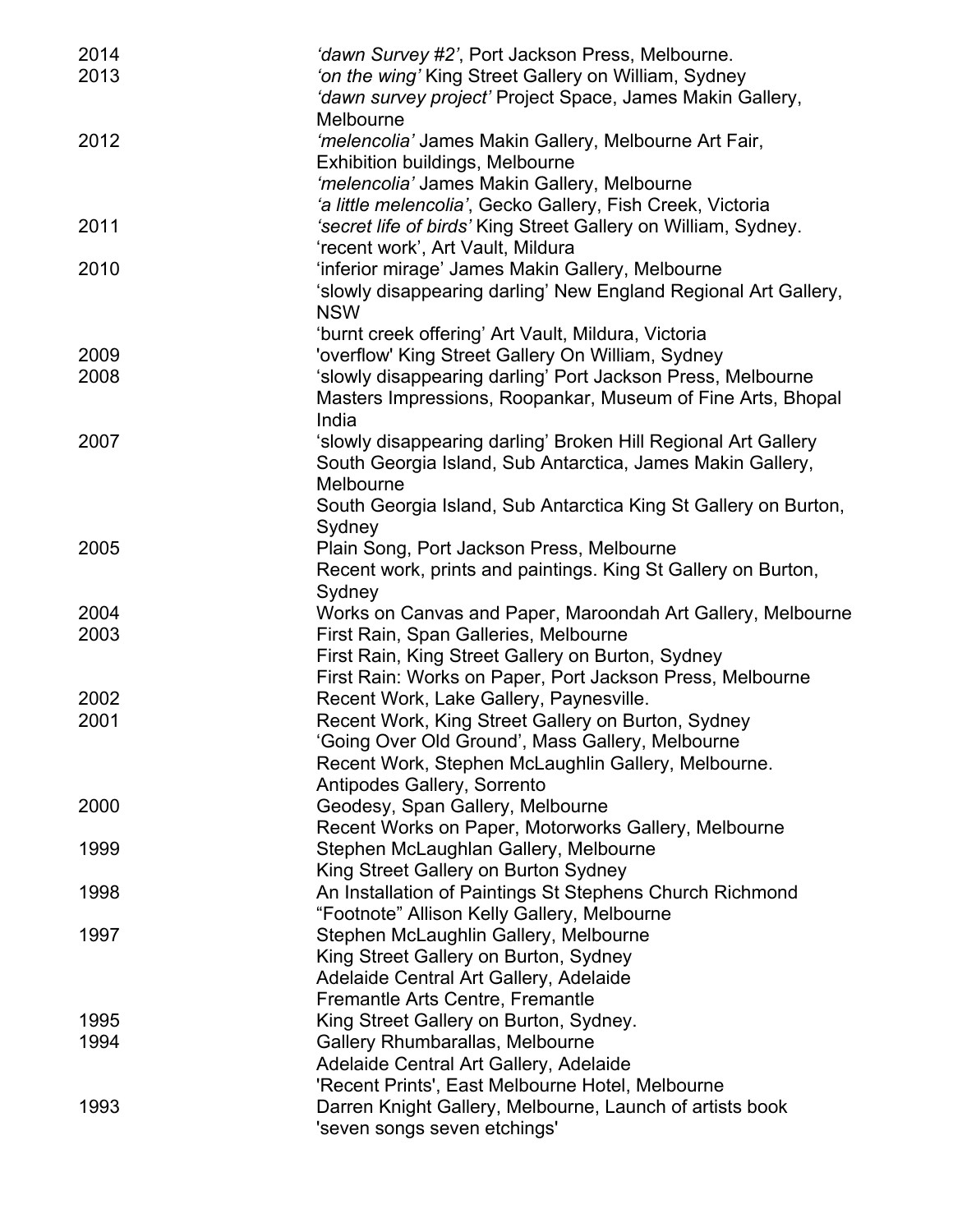| 1986                      | Robin Gibson Gallery, Sydney<br>Dorettes Gallery, Canberra        |
|---------------------------|-------------------------------------------------------------------|
| 1984                      | Galleria La Sirena, Barcelona, Spain                              |
|                           | Tartessos' Galleria, Cadaques, Spain                              |
| 1982                      | Robin Gibson Gallery, Sydney                                      |
|                           | Christine Abrahams Gallery, Melbourne                             |
| <b>Group Exhibitions:</b> |                                                                   |
| 2022                      | 2022 Salon des Refusés, S.H. Irvin Gallery, Sydney                |
|                           | 2022 Waterhouse Natural Science Art Prize, Souith Australian      |
|                           | Museum, SA                                                        |
|                           | St Kevin's Omnia Art Prize, St Kevin's College, Melbourne         |
|                           | Hazelhurst Art On Paper, Award, (Winner), Hazelhurst Arts         |
|                           | Centre, Sydney                                                    |
|                           | Grace Cossington Smith Art Award, Grace Cossington Smith          |
|                           | Gallery, Sydney, (Finalist)                                       |
|                           | Dobell Drawing Prize #22, Logan Art Gallery, QLD, Bank Art        |
|                           | Museum, Moree, NSW, Gosford Art Gallery, NSW, Cowra Art           |
|                           | Gallery, NSW and Griffith Regional Art Gallery NSW                |
| 2021                      | Doug Moran National Portrait Prize, FINALIST, Sydney NSW          |
|                           | Geelong Aquisitive Print Awards, Geelong Gallery                  |
|                           | Dobell Drawing Prize #22, National Art School, Sydney,            |
|                           | (Honourable Mention)                                              |
|                           | 'MONO', Australian Galleries, Melbourne                           |
|                           | State of the Mark, Work on Paper Group Exhibition, Australian     |
|                           | Galleries, Melbourne                                              |
|                           | Sea Sings, - Wings Realm Jo Darvall, Bethwyn Porter and Martin    |
|                           | King, Geraldton Regional Art Gallery, WA                          |
|                           | Burnie Print Prize 2021, Burnie Regional Art Gallery, Tasmania    |
| 2020                      | Gosford Art Prize 2020, Gosford Regional Gallery, (Highly         |
|                           | Commended)                                                        |
|                           | Earth Songs, Gippsland Art Gallery, Victoria.                     |
|                           | 2020 National Works on Paper, MPRG, Victoria                      |
|                           | 2020 Libris Awards: The Australian Artists' Book Prize, Artspace  |
|                           | Mackay, QLD                                                       |
| 2019                      | 'Australian Galleries: The Purves Family Business. The First Four |
|                           | Decades', Book Launch and Group Exhibition, Australian Galleries, |
|                           | Melbourne                                                         |
|                           | River on the Brink: inside the Murray-Darling Basin, S H Erwin    |
|                           | Gallery, Sydney                                                   |
|                           | Gallipoli Art Prize, Sydney, (Winner)                             |
|                           | 46th Muswellbrook Art Prize, Muswellbrook Regional Arts Center,   |
|                           | NSW, (Winner)                                                     |
|                           | Bundaberg Art Prize'19, Bundaberg, QLD                            |
|                           | Sea Sings, Black Sands and Winged Realm Jo Darvall, Bethwyn       |
|                           | Porter and Martin King, Heathcote Museum & Gallery, Perth         |
|                           | Geelong Aquisitive Print Award, Geelong Gallery                   |
|                           | Hazelhurst Works on Paper Award, Hazelhurst Art Centre, NSW       |
|                           | Nillumbik Prize for Contemporary Art, Montsalvat, Victoria        |
|                           | Of Earth and Fire: Maroondah City Council Art Collection,         |
|                           | <b>Maroondah Federation Estate Gallery</b>                        |
|                           | Layers Of Settlement, Art Vault, Mildura, VIC                     |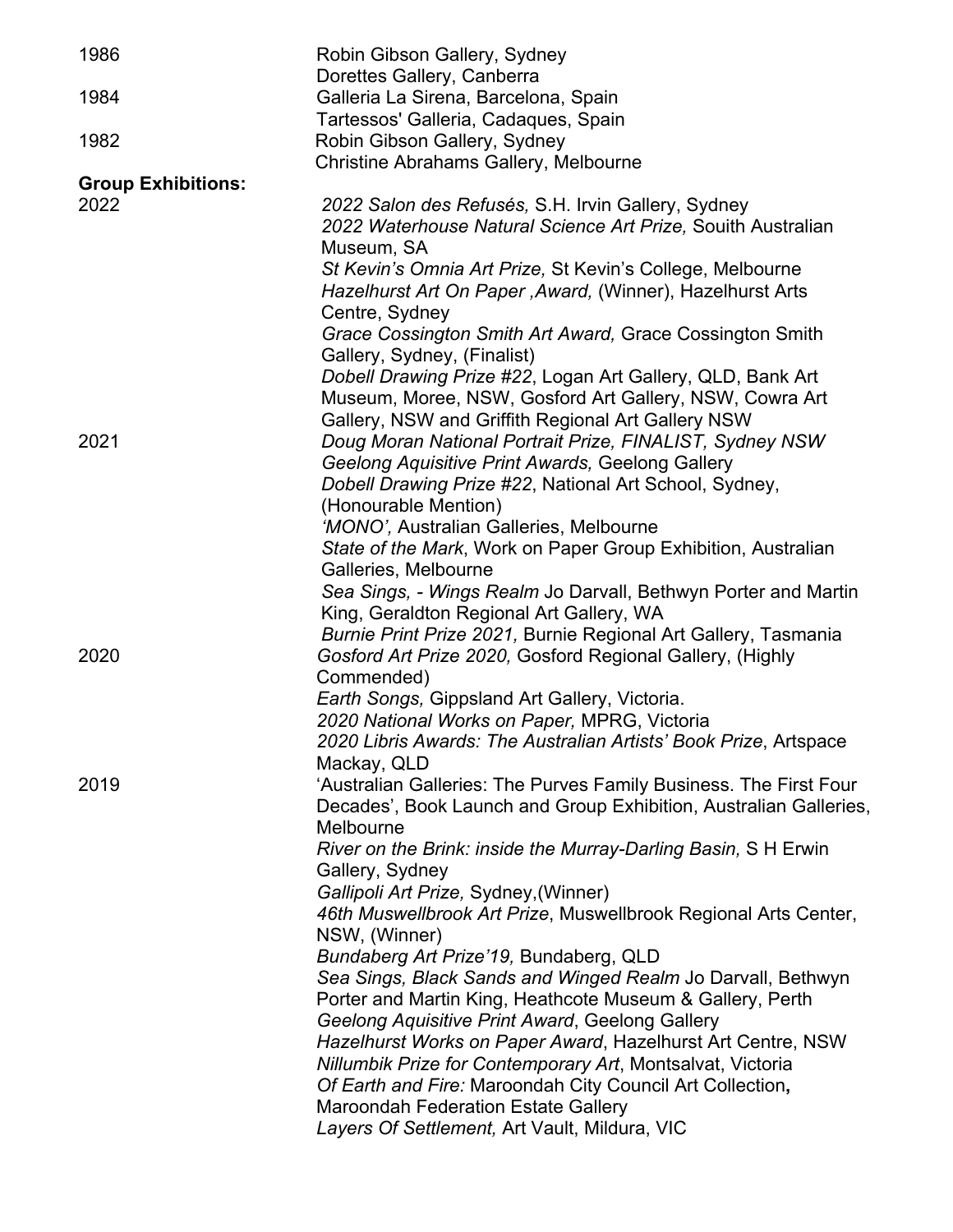| 2019, cont. | As Far as the Eye Can See, Touring Toowoomba Regional Art<br>Gallery, QLD, Tamworth Regional Gallery, NSW, Devonport<br>Regional Gallery, TAS, Horsham Regional Art Gallery, VIC,<br>Riddoch Art Gallery, SA, Cowra Regional Gallery, NSW<br>Dhanbad Art Fair, Dhanbad, India<br>International Artist Residency on River Democracy Exhibition,<br>2019, Allahabad Museum, Prayagraj, India |
|-------------|--------------------------------------------------------------------------------------------------------------------------------------------------------------------------------------------------------------------------------------------------------------------------------------------------------------------------------------------------------------------------------------------|
|             | Creatures Great and Small, Salt Contemporary Art, Queenscliff,<br>VIC                                                                                                                                                                                                                                                                                                                      |
| 2018        | 'caellum et terram' (sky and earth), Meeniyan Art Gallery, VIC<br>Adelaide Perry Drawing Prize, Adelaide Perry Gallery Sydney,<br>Imagine, Gippsland Art Gallery, Gippsland<br>Athens Print Fest, fourth edition 2018, Municipal Art Gallery of<br>Piraeus, Athens, Greece                                                                                                                 |
|             | Mungo Resonances, Mildura Art Centre, Mildura<br>The first Arthshila International Artists Symposium Exhibition, Bihar<br>Museum, Patna, India                                                                                                                                                                                                                                             |
|             | As Far as the Eye Can See, Touring Logan Regional Gallery,<br>Noosa Regional Gallery, Redcliff Regional Gallery, Queensland<br>Paul Guest Drawing Award, Bendigo Art Gallery, Bendigo<br>Swan Hill Print and Drawing Award, Swan Hill Regional Gallery,                                                                                                                                    |
|             | Swan Hill<br>Wild: Flora and Fauna in Australian Art, Hawksbury Regional<br>Gallery, NSW                                                                                                                                                                                                                                                                                                   |
|             | Lyn Mcrae Memorial Drawing Prize, Noosa Regional Gallery,<br>Noosa, Queensland                                                                                                                                                                                                                                                                                                             |
|             | Tidal 18, Devonport Regional Gallery, Devonport, Tasmania<br>Australian Print Triennial Print Prize, Art Vault, Mildura<br>WORKS ON PAPER, A selection of works on paper from the<br>Wangaratta Art Gallery Collection, Wangaratta Art Gallery, VIC<br>Engravers of the World, Archaeological Museum of Thessaloniki.<br>Greece                                                            |
| 2017        | Fishers Ghost Art Art Award, Campelltown Art Centre, Sydney<br>Mosman Art Prize, Mosman Art Gallery, Sydney<br>Melbourne Printmakers, Sagra Gallery, Melbourne<br>A Whole different Animal, Brightspace, Melbourne<br>'Tracing the Line' Port Jackson Press, Melbourne                                                                                                                     |
| 2016        | Swan Hill Print and Drawing Award, Swan Hill Regional Gallery,<br>Swan Hill<br>Scratching the surface, Port Jackson Press, Melbourne                                                                                                                                                                                                                                                       |
|             | Flight Paths, The Bird in Australian Art. Mornington Peninsular<br><b>Regional Gallery</b>                                                                                                                                                                                                                                                                                                 |
|             | As Far as the Eye Can See, Blue Mountains Cultural Center,<br>Katoomba, NSW                                                                                                                                                                                                                                                                                                                |
|             | National works on paper Prize, Mornington Peninsular Regional<br>Gallery                                                                                                                                                                                                                                                                                                                   |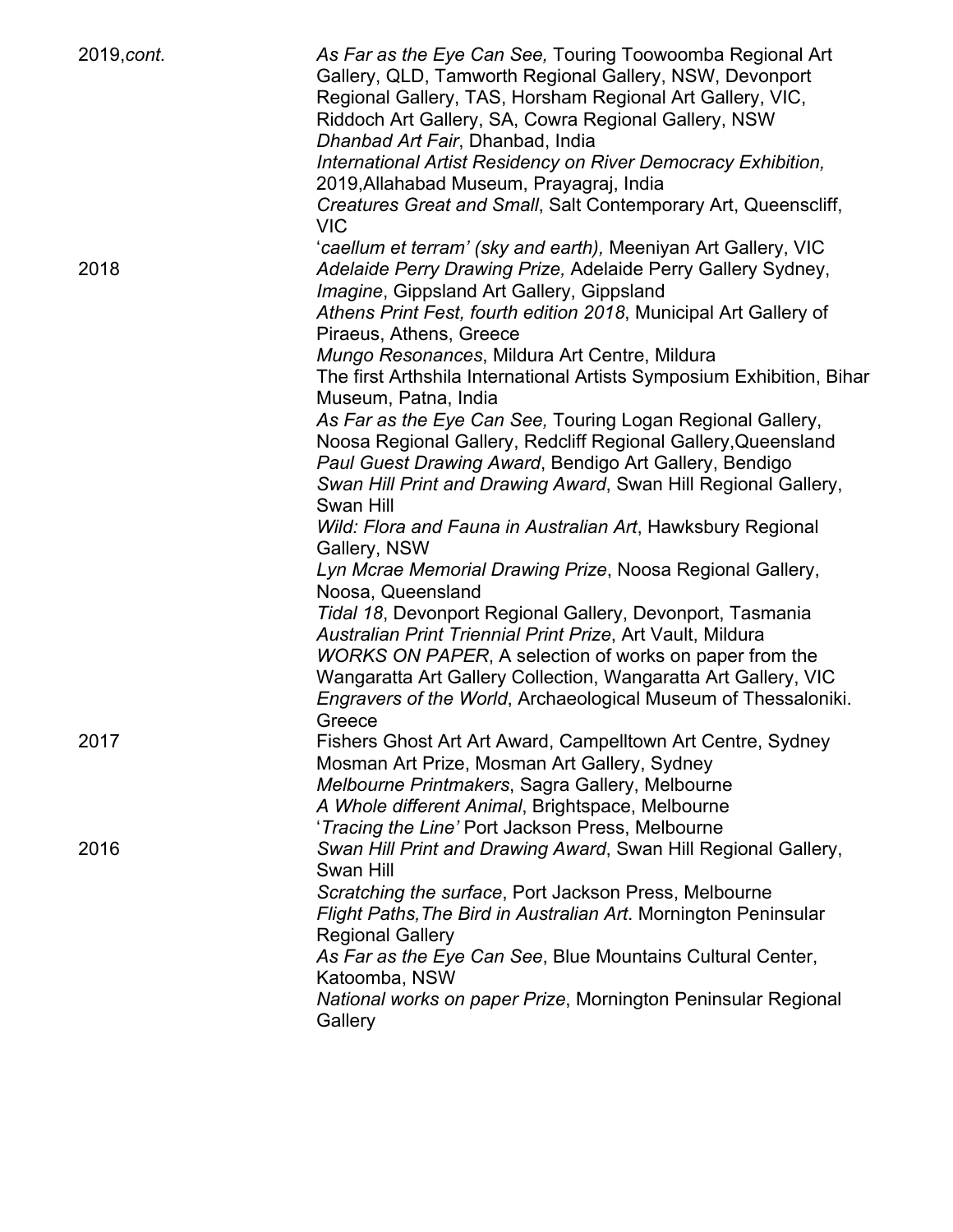| 2016, cont | Paul Guest Award, Bendigo Art Gallery, Bendigo<br>Adelaide Perry Drawing Prize, Adelaide Perry Gallery Sydney2015<br>Kedumba Drawing Award, Orange Regional Gallery, Orange<br>Recent Acquisitions, Maroondah Art Gallery, Ringwood, VIC<br>Small works 2015, Beaver Gallery, Canberra.ACT<br>Smash and Grab, Gallerysmith, VIC<br>Freedom of the Press, Gladstone Regional Art Galllery, QLD<br>The Mildura BMW Australian Print Triennial Prize, Mildura, VIC<br>Innaugural Gippsland Print Award, Gippsland Gallery, (Winner)<br>Hobart City Art Prize, Hobart, TAS<br>Hazelhurst Art on Paper Award, Hazelhurst Regional Gallery. NSW<br>Geelong Print Prize, Geelong Gallery. VIC |
|------------|----------------------------------------------------------------------------------------------------------------------------------------------------------------------------------------------------------------------------------------------------------------------------------------------------------------------------------------------------------------------------------------------------------------------------------------------------------------------------------------------------------------------------------------------------------------------------------------------------------------------------------------------------------------------------------------|
| 2014       | Rio Tinto Alcan Martin Hanson Memorial Prize, Gladstone Regional<br>Gallery, (WINNER), QLD<br>6° OF SEPARATION!, Arts Projects, Melbourne<br>Bay of Fires Art Prize 2014, St Helens, TAS<br>City of Hobart Art Prize, Hobart, TAS<br>The Alice Prize, Alice Springs NT<br>Knowing Me Knowing You, Arts Projects, Melbourne<br>People I have worked with, People I have worked for and<br>friends: Illustrated and other books Artists Books, Langford 120,<br>Melbourne<br>An Irish Connection, Tussock Upstairs Gallery,                                                                                                                                                              |
| 2013       | Point Lonsdale, VIC<br>Fleurieu Art Prize, McLaren Vale, SA<br>Mildura Palimpsest Biennale #9, Mildura, VIC<br>Airborn, McClelland Gallery, VIC<br>Christmas Show, King Street Gallery on William, Sydney<br>The Wisdom of Birds, Holding-King-Shimmen, Latrobe<br>University Art Centre Bendigo<br>Tr4 'searching for bird river mine' LARQ, 10 Days on the Island<br>Festival, Queenstown TAS.<br>Corporeal, Geelong Gallery Geelong<br>XI, King Street Gallery on William, Sydney<br>Palimpsest #9. Mildura<br>Martin King Featured, Port Jackson Press, Melbourne                                                                                                                  |
| 2012       | On a wing and a prayer, MARS Gallery Melbourne<br>The Animal, King Street Gallery on William, Sydney                                                                                                                                                                                                                                                                                                                                                                                                                                                                                                                                                                                   |
| 2011       | Kedumba Drawing Prize, Kedumba NSW<br>'Lake Hindmarsh Project', 27 Gipps Street, Richmond, Melbourne<br>'Reframed: Selected works from the Moreland Art Colection.'<br>Counihan Gallery, Melbourne<br>'Silent Feathers' Maroondah Art Gallery, Melbourne<br>'Swoop' ,Wagga Wagga Art Gallery, Wagga Wagga, NSW                                                                                                                                                                                                                                                                                                                                                                         |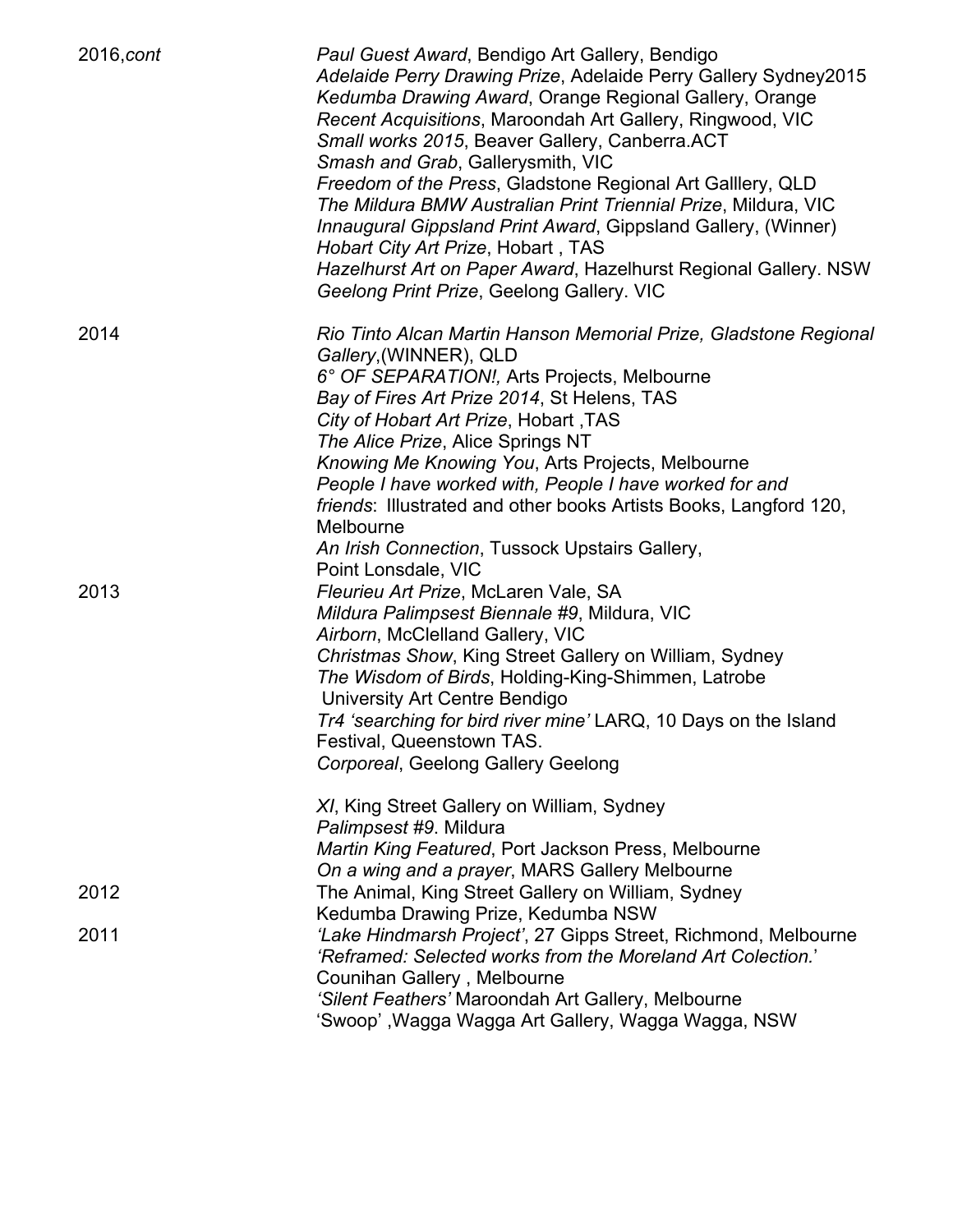| 2010         | 'Dobell Prize for Drawing' Art Gallery of NSW, Sydney<br>'The 59th Blake Prize' National Art School Gallery, Sydney<br>'Lake Hindmarsh Project', Jeparit, Western Victoria,<br>'25th Asian art Exhibition' Mongolian National Modern Art<br>Museum, Ulaanbaatar, MONGOLIA<br>'everything and nothing' King Street Gallery on William, Sydney<br>'slowly disappearing darling' New England Regional Art Gallery,<br><b>NSW</b>                                                                                                                                                                                                                                            |
|--------------|--------------------------------------------------------------------------------------------------------------------------------------------------------------------------------------------------------------------------------------------------------------------------------------------------------------------------------------------------------------------------------------------------------------------------------------------------------------------------------------------------------------------------------------------------------------------------------------------------------------------------------------------------------------------------|
| 2009         | 'A little bird told me' MARS Gallery, Melbourne<br>Stories of our making: contemporary prints from Australia<br>Bower Ashton Campus Gallery, the University of West England,<br>Bristol, UK, Tweed River Art Gallery, Murwillumbah, NSW<br>Gulag, Counihan Gallery, Melbourne<br><b>Contemporary Prints from Australia</b><br>Columbia College Exhibition Space, 1006 S. Michigan Ave. USA<br>March 6 - 31.<br>Gulag, Counihan Gallery, Melbourne                                                                                                                                                                                                                        |
|              |                                                                                                                                                                                                                                                                                                                                                                                                                                                                                                                                                                                                                                                                          |
| 2008         | 'Fremantle Print Award' Fremantle WA.<br>Strathbogies NE Victoria Strathbogie Ranges, James Makin gallery                                                                                                                                                                                                                                                                                                                                                                                                                                                                                                                                                                |
| 2007         | Printed, Warrnambool Art Gallery,<br>The Bird Show, MARS Gallery, Melbourne                                                                                                                                                                                                                                                                                                                                                                                                                                                                                                                                                                                              |
| 2006         | Salon De Montsalvat Montsalvalt Gallery, Melbourne<br>South Georgia Sub Antarctica Dickerson Gallery, Sydney                                                                                                                                                                                                                                                                                                                                                                                                                                                                                                                                                             |
| 2006         | South Georgia Sub Antarctica, Mars Gallery Melbourne,<br>Broken Hill Outback Art Prize, Broken Hill Regional Gallery (First<br>prize)                                                                                                                                                                                                                                                                                                                                                                                                                                                                                                                                    |
| 2005         | Winter Collection, Port Jackson Press Gallery, Melbourne<br>ALTITUDE, Sheparton Art Gallery, Sheparton. VIC<br>MLC Acquisitive Art Exhibition, MLC Melbourne.                                                                                                                                                                                                                                                                                                                                                                                                                                                                                                            |
| 2004<br>2004 | Contemporary Australian Prints, Art Gallery of New South Wales<br>Collectors Exhibition, Port Jackson Press, Melbourne<br><b>ALTITUDE, Dantesc Upstairs Gallery, Melbourne</b><br>2004 National Works on Paper, Mornington Peninsular Regional<br>Gallery<br>MLC Aquisitive Art Exhibition, Methodist Ladies College, Melbourne<br>(Acquired)<br>Recent Acquisitions, Deakin University Art Collection, Stonington<br>Stables Museum of Art<br>Practice in Progress, Counihan Gallery, Brunswick, Melbourne<br>23, Port Jackson Press, Melbourne.<br>2004 Artist for Kids, Jackman Gallery, Melbourne.<br>Melbourne Affordable Art Fair, Exhibition Buildings, Melbourne |
|              | Drawing Dust/ALTITUDE, Maroondah Art Gallery, Melbourne                                                                                                                                                                                                                                                                                                                                                                                                                                                                                                                                                                                                                  |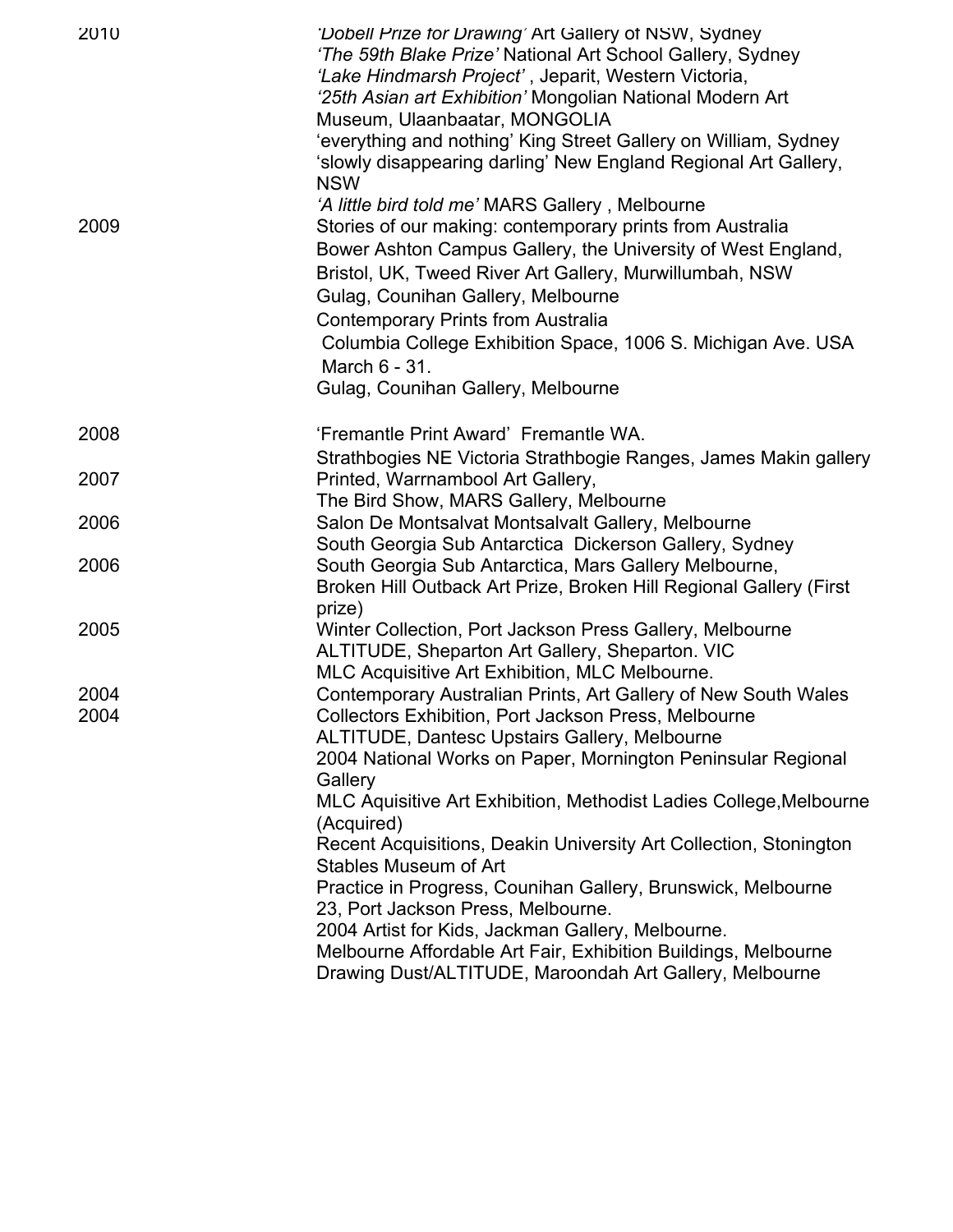| 2003              | Geodesy: Carleton Digital Arts Festival 2003, Bilou Art Gallery,<br>Carelton College, Minnesota, USA<br>Drawing Dust, Span Galleries, Melbourne, John Batten Gallery,<br>Hong Kong, Redgate Gallery, Beijing, China<br>R M McGivern Art Prize, Marooondah Art Gallery, Melbourne<br>Asia Print Adventure, Hokkaido Museum of Contemporary Art,<br>Saporro, Japan |
|-------------------|------------------------------------------------------------------------------------------------------------------------------------------------------------------------------------------------------------------------------------------------------------------------------------------------------------------------------------------------------------------|
|                   | People in a Landscape, Contemporary Australian Prints, Manege<br>Exhibition Hall, St Petersburg, Russia, United Nations, Geneva,<br>Cannakale State fine Art Gallery, Turkey.<br>Australian Works on Paper Fair, Sydney                                                                                                                                          |
| 2002              | MLC Aquisitive Art Exhibition, Methodist Ladies College, Melbourne<br>People in a Landscape, Contemporary Australian Prints, Chiang<br>Mai University and Art Gallery, Chiang Mai, Thailand, German<br>Foreign Office, Berlin.                                                                                                                                   |
|                   | Terrain, Upstairs Gallery, Melbourne<br>King Street Gallery on Burton, Span Gallery, Melbourne<br>Artists Books, Stables Gallery, Deakin University, Hawthorn.<br>Exhibition, Motorworks Gallery, Melbourne Grammar School.                                                                                                                                      |
| 2001              | New Wave, Port Jackson Press, Melbourne<br>Mosman Art Prize, Mosman Art Gallery, Sydney.<br>Some Artists Books, Stephen McLaughlan Gallery, Melbourne<br>People in a Landscape, Contemporary Australian Prints, Barefoot<br>Gallery                                                                                                                              |
|                   | Colombo, Sri Lanka. Earl Lu Gallery, La Salle SIA College of the<br>Arts, Singapore.<br>Silpakorn University Gallery, Thailand.                                                                                                                                                                                                                                  |
|                   | Minutiae, Australian Print Workshop<br>Art By Gum, Herring Island, Melbourne<br>Exquisite Corps, City of Monash Art Gallery, Melbourne.                                                                                                                                                                                                                          |
| 2000              | In Passing Gippsland Art Gallery, Sale<br>Sixth Australian Contemporary Art Fair, Melbourne<br>People in a Landscape, Contemporary Australian Prints, Cultural<br>Centre of the Philippines, Manila, Philippines. Holmes a Court                                                                                                                                 |
| 2000              | Gallery, Perth<br>The 15 <sup>th</sup> Annual Asian Art Exhibition, Tainan Cultural Affairs<br>Bureau, Taiwan<br>Proof Positive, Gold Treasury Museum, Old Treasury Building,                                                                                                                                                                                    |
| 1999-2001<br>1999 | Melbourne<br>We Are Australian, Travelling Exhibition, Australia Capital Cities.<br>Exquisite Corpse, Bendigo Art Gallery<br>Travelling Around, John Batten Gallery, Hong Kong                                                                                                                                                                                   |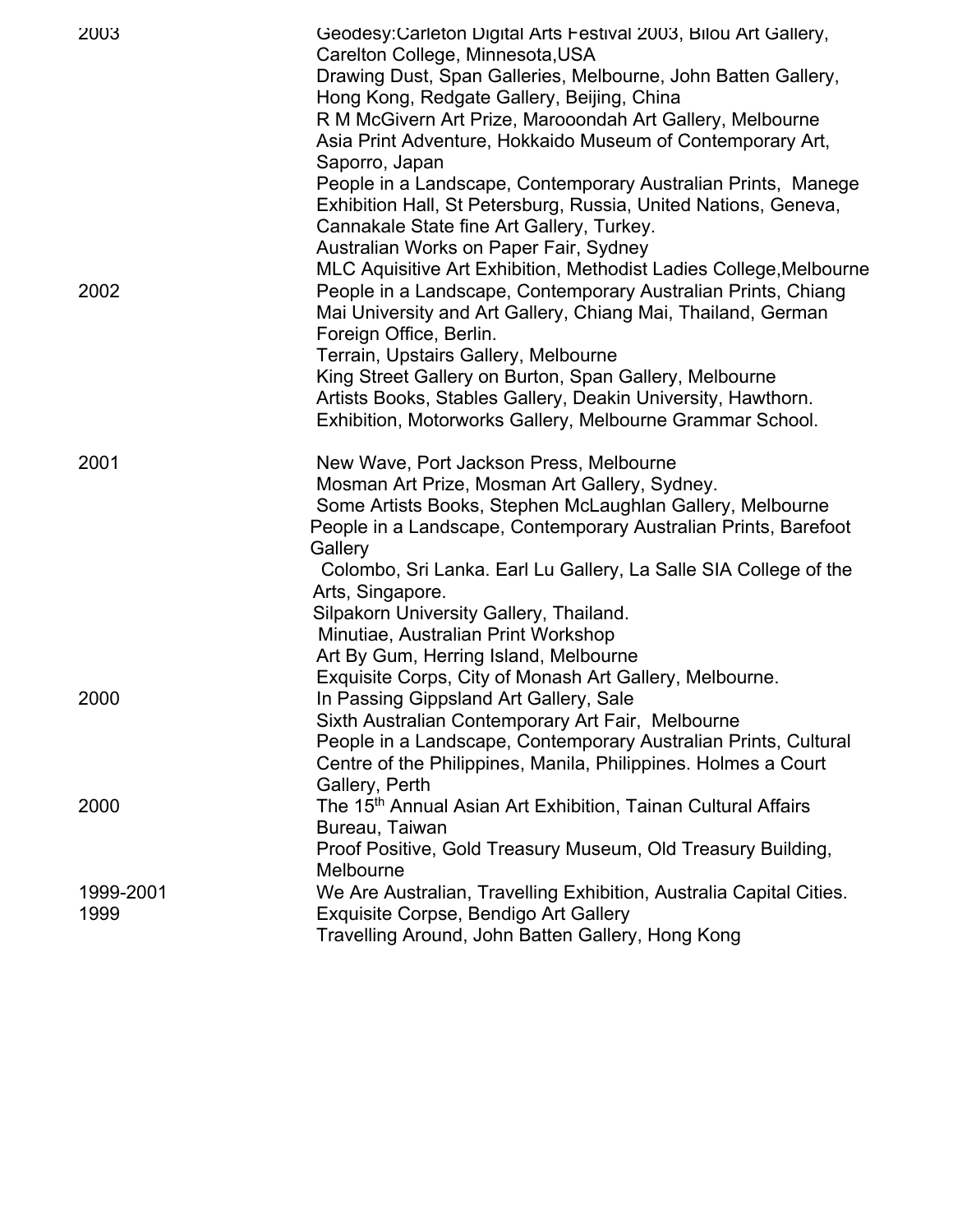| 1999 | Mapping our Countries, Djamu Gallery, Australian Museum<br>Sydney.                                                          |
|------|-----------------------------------------------------------------------------------------------------------------------------|
|      | Impressions Australian Print Workshop, Melbourne<br>1999 National Works on Paper, Mornington Peninsular Regional<br>Gallery |
|      | The 3 <sup>rd</sup> Australian Paper Awards, George Adams Gallery,<br>Melbourne                                             |
|      | The 4 <sup>th</sup> Kochi International Triennial of Prints, Japan                                                          |
|      | "Skin Culture", Lasalle College of Fine Art, Singapore.                                                                     |
| 1998 | Look Again, National Gallery of Victoria                                                                                    |
|      | Australian Prints, Art Gallery of New South Wales                                                                           |
|      | Transformations: The fine art print and the computer. RMIT Gallery                                                          |
|      | ACAF 6, Royal Exhibition Buildings, Melbourne                                                                               |
|      | Asia Print Adventure, Hokkaido Museum of Contemporary Art,                                                                  |
|      | Saporro, Japan                                                                                                              |
|      | Geelong Print Prize, (purchased),                                                                                           |
|      | National Works on Paper Award, Mornington Peninsular Art<br>Gallery.                                                        |
|      | A Flourishing Ecology, Tasmanian School of Art, Hobart.                                                                     |
|      | Etchings, King Street Gallery, Sydney                                                                                       |
|      | Decalogue- a catalogue of Ten Years of Australian Printmaking                                                               |
|      | 1987-1997 Metropolitan Museum of Seoul, Korea                                                                               |
|      | "Skin Culture", George Gallery, Melbourne, John Batten Gallery,<br>Hong Kong                                                |
|      | Made in Cuba, Melbourne Fringe Festival, Leviathan Building,                                                                |
|      | Melbourne.                                                                                                                  |
|      | Sale Regional Art Gallery Sale.                                                                                             |
| 1997 | Prints from the A.P.W., British Museum, London, Australian Print                                                            |
|      | Workshop, Melbourne                                                                                                         |
|      | 8 <sup>th</sup> International Biennial of Print & Drawing Exhibit, R.O.C. Taipei,                                           |
|      | Taiwan                                                                                                                      |
|      | Rena Allen Jones print award, Warrnambool,                                                                                  |
|      | John Batten Gallery, Hong Kong.                                                                                             |
|      | King Street Gallery on Burton, Sydney.                                                                                      |
|      | Works on Paper, Stephen McLaughlin Gallery, Melbourne.                                                                      |
|      | Fremantle Print Award, Fremantle Arts Centre, Fremantle, W.A.                                                               |
|      | Australian Printmedia Awards, Casula Powerhouse, Campbelltown,<br><b>Geelong Print Prize, Geelong</b>                       |
|      | Williamstown Festival Invitation Print Prize, Williamstown                                                                  |
| 1996 | Australian Printmaking in the 1990s, Australian Print Workshop,                                                             |
|      | Melbourne                                                                                                                   |
|      | Mornington Peninsular Art Gallery Invitation Prize                                                                          |
|      | International Artists Book Fair, Graham Galleries, Brisbane                                                                 |
|      | International Artists Book Fair, Barbican Centre, London                                                                    |
|      | A Four Art, West Space, Melbourne                                                                                           |
|      | Kids For Culture Trust Exhibition, George Gallery, Melbourne                                                                |
|      | Artists Books, Australian Print Workshop, Melbourne                                                                         |
|      |                                                                                                                             |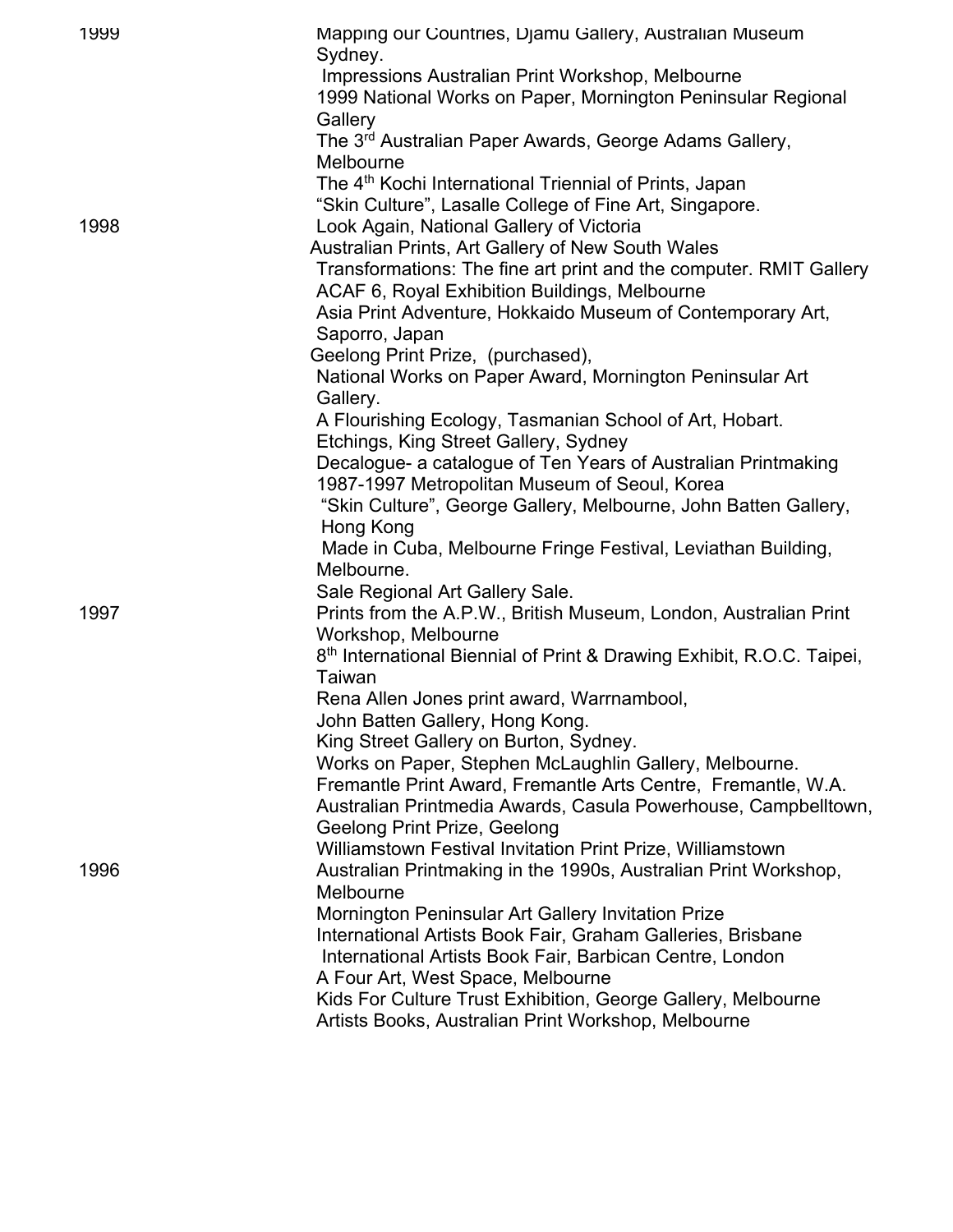| 1996<br>1995 | Gallery Artists, King Street Gallery on Burton, Sydney.<br>"Making their Mark" Ten Artists from China, U.S.A. Australia.<br>Wan Fung Gallery, Beijing, China, Meridian Gallery, Melbourne.<br>International Interstate, King Street Gallery on Burton, Sydney.<br>NON, Greenpeace fundraising exhibition, Ether Ohnetitel,<br>Melbourne. |
|--------------|------------------------------------------------------------------------------------------------------------------------------------------------------------------------------------------------------------------------------------------------------------------------------------------------------------------------------------------|
| 1995         | "Halter of this world" Installation, Roar studios 2, Melbourne.<br>Fremantle Print Award, Fremantle, WA<br>Alice Springs Invitation Art Award, Araluen Art Centre, Alice<br>Springs.                                                                                                                                                     |
|              | "Past its Shelf Life", Meridian Gallery, Melbourne.<br>Nillumbik Invitation Art Award, Eltham.<br>"Partners in Print" Australian Print Workshop, Melbourne<br>Bharat Bhavan International Biennale of Prints, Bhopal, India<br>Gallery Artists Exhibition, King Street Gallery on Burton, Sydney                                         |
|              | Australia Felix, Benalla Arts Festival Benalla.                                                                                                                                                                                                                                                                                          |
| 1994         | Blake Prize, Blaxland Gallery, Sydney                                                                                                                                                                                                                                                                                                    |
|              | King street Gallery on Burton, Sydney                                                                                                                                                                                                                                                                                                    |
|              | 'Reinventing the Grid' Robert Lindsay Gallery, Melbourne                                                                                                                                                                                                                                                                                 |
|              | Conrad Jupiter's Gold Coast Invitation Art Award, Gold Coast City                                                                                                                                                                                                                                                                        |
|              | Art Gallery, Gold Coast                                                                                                                                                                                                                                                                                                                  |
|              | Fourth Australian Contemporary Art Fair, Melbourne                                                                                                                                                                                                                                                                                       |
| 1993         | Original Prints, Ray Hughes Gallery, Sydney.                                                                                                                                                                                                                                                                                             |
|              | Partners in Print, Australian Print Workshop, Melbourne                                                                                                                                                                                                                                                                                  |
| 1992         | 'Transitional Times Plus', RMIT Gallery, Melbourne                                                                                                                                                                                                                                                                                       |
|              | Fleur Montgomery Gallery, Melbourne                                                                                                                                                                                                                                                                                                      |
| 1991         | Fremantle Print Award, Fremantle Arts Centre, Fremantle, W.A.                                                                                                                                                                                                                                                                            |
| 1990         | 'Conflict of Interest', Canberra Contemporary Art Space                                                                                                                                                                                                                                                                                  |
|              | Diamond Valley Invitation Art Award, Melbourne                                                                                                                                                                                                                                                                                           |
|              | Mornington Print Prize, Mornington Peninsula Art Gallery                                                                                                                                                                                                                                                                                 |
| 1989         | Diamond Valley Invitation Art Award, Melbourne                                                                                                                                                                                                                                                                                           |
|              | Reconnaissance Gallery, Melbourne                                                                                                                                                                                                                                                                                                        |
|              | 'Beneath the Surface', selected works from ARCO Coal Collection                                                                                                                                                                                                                                                                          |
| 1988-89      | '10:1 Print Project', Ben Grady Gallery, Canberra                                                                                                                                                                                                                                                                                        |
|              | Wagga Wagga City Art Gallery<br>Print Council of Australia Gallery, Melbourne. Tin Sheds Gallery,                                                                                                                                                                                                                                        |
|              | Sydney                                                                                                                                                                                                                                                                                                                                   |
| 1987         | 'Salon Coda', Bitumen River Gallery, Canberra                                                                                                                                                                                                                                                                                            |
| 1986         | 'Time and Place', Canberra School of Art Gallery                                                                                                                                                                                                                                                                                         |
| 1985         | Invitation Drawing Exhibition, Tokyo, Okinawa, Sunday City, Japan                                                                                                                                                                                                                                                                        |
| 1984         | Joan Miro International Drawing Prize, Miro Foundation, Barcelona,                                                                                                                                                                                                                                                                       |
|              | Spain                                                                                                                                                                                                                                                                                                                                    |
| 1983         | 'Exposition', M Karolyi Foundation, Vence, France                                                                                                                                                                                                                                                                                        |
| 1982         | 'Exhibition 10', Print Council of Australia, Melbourne                                                                                                                                                                                                                                                                                   |
| 1979         | 'Five Printmakers', Oz Print Gallery, Melbourne                                                                                                                                                                                                                                                                                          |
| 1978         | Printmakers and Sculptors, Hawthorn City Art Gallery, Melbourne                                                                                                                                                                                                                                                                          |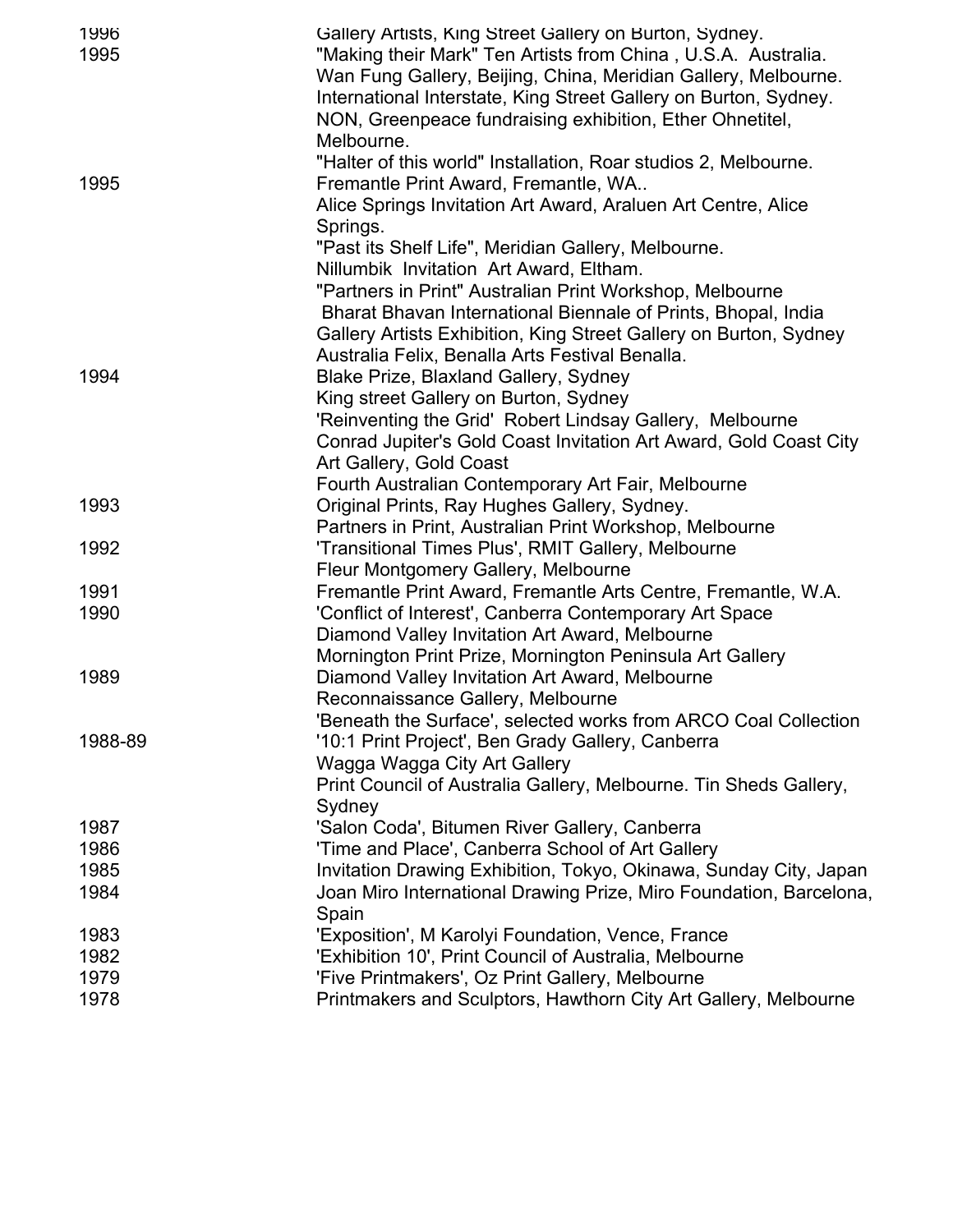| <b>Awards and Commissions:</b> |                                                                           |
|--------------------------------|---------------------------------------------------------------------------|
| 2022                           | Winner Hazelhurst Art On Paper Award, Hazelhurst Arts Centre,             |
|                                | Sydney                                                                    |
| 2021                           | Honourable Mention, Dobell drawing Prize #22                              |
| 2020                           | (Highly Commended), Gosford Art Prize 2020, Gosford Regional              |
|                                | Gallery                                                                   |
| 2019                           | First Prize, Gallipoli Art Prize                                          |
|                                | First Prize, Works on Paper Prize, 46th Muswellbrook Art Prize,           |
|                                | Muswellbrook Regional Arts Center, NSW                                    |
|                                | Highly Commended, Bundaberg Art Prize'19, Bundaberg, QLD                  |
| 2017                           | 2017 Creative Fellowship, State Library of Victoria                       |
| 2016                           | Peoples choice award, Adelaide Perry Drawing Prize                        |
| 2015                           | First Prize, Innaugural Gippsland Print Award, Gippsland Art              |
|                                | Gallery, VIC                                                              |
| 2014                           | First Prize, Rio Tinto Alcan Martin Hanson Memorial Prize,                |
|                                | Gladstone Regional Gallery, QLD.                                          |
| 2010                           | Arts Victoria Grant, The Lake Hindmarsh Project, Altitudeart              |
| 2006                           | Works on Paper Prize, Salon de Montsalvat, Montsalvat Gallery             |
|                                | First Prize, Outback Art Prize, Broken Hill Regional Art Gallery          |
| 2003                           | First Prize. Inaugural R M McGivern Art Prize, Maroondah Art              |
|                                | Gallery                                                                   |
| 2002                           | Arts Victoria Grant, Drawing Dust Exhibition                              |
| 1999                           | 3rd Prize 4 <sup>th</sup> Kochi International Trienniale of Prints, Japan |
| 1997                           | 2 <sup>nd</sup> Prize, Fremantle Print Award, Fremantle Arts Centre,      |
|                                | Fremantle, W.A.                                                           |
| 1994                           | Honourable Mention, Bharat Bhavan International Print                     |
|                                | Biennale, India                                                           |
| 1990                           | Member Print Commission, Print Council of Australia                       |
| 1983                           | Visual Arts Board Overseas Studio, Owen Tooth Memorial Cottage,           |
|                                | Vence, France                                                             |
| 1978                           | Arches Rives, 'Works on Paper' Award                                      |

## **Bibliography :**

John McDonald, *Surprise! The pandemic improved the standard of drawing in Australia*, Sydney Morning Herald, April 15, 2021

Ted Snell, *Sea Sings, Black Sands and Winged Realm,* exhibition catalogue, Heathcote Museum and Gallery, 7 September – 13 October, 2019

Christopher Allen, *Art follows course of rivers neglect,* Weekend Australian Review, October 12 -13, 2019

*A Deeper Imprint,* Tim Leeson, Gippslandia, Spring 2019 – Issue 12

Andrew Stephens, *Towards Healing,* The Age, February 2, 2019

The first Artshila International Artists Symposium, Catalogue, 2019, Takshila Educational Society, New Delhi

Nicholas Rivet, *Where the wildlife falls,* Imprint*,* Summer 2018, volume 53, number 4 *Recess,* Exhibition Catalogue, Ashley Crawford, Topfloor Press 2018

Martin King and Sheridan Palmer, *Hoodwinks and Lyres*, Exhibition Catalogue,Topfloor Press 2017

Renee Beale, *Naturophilia*, , Carlton Connect Initiative, University of Melbourne, 2017 *Iron*, Poems by Richard Harms and Images by Martin King,Corbel Stone Press, 2016 *Art + Climate = Change*, Melbourne University Press, Melbourne, 2016 Sasha Grishin, Australian Art: A History, Melbourne University Press, 2014

Penny Webb, 'Etching that is fit for a King' The Age, Monday August 5, 2013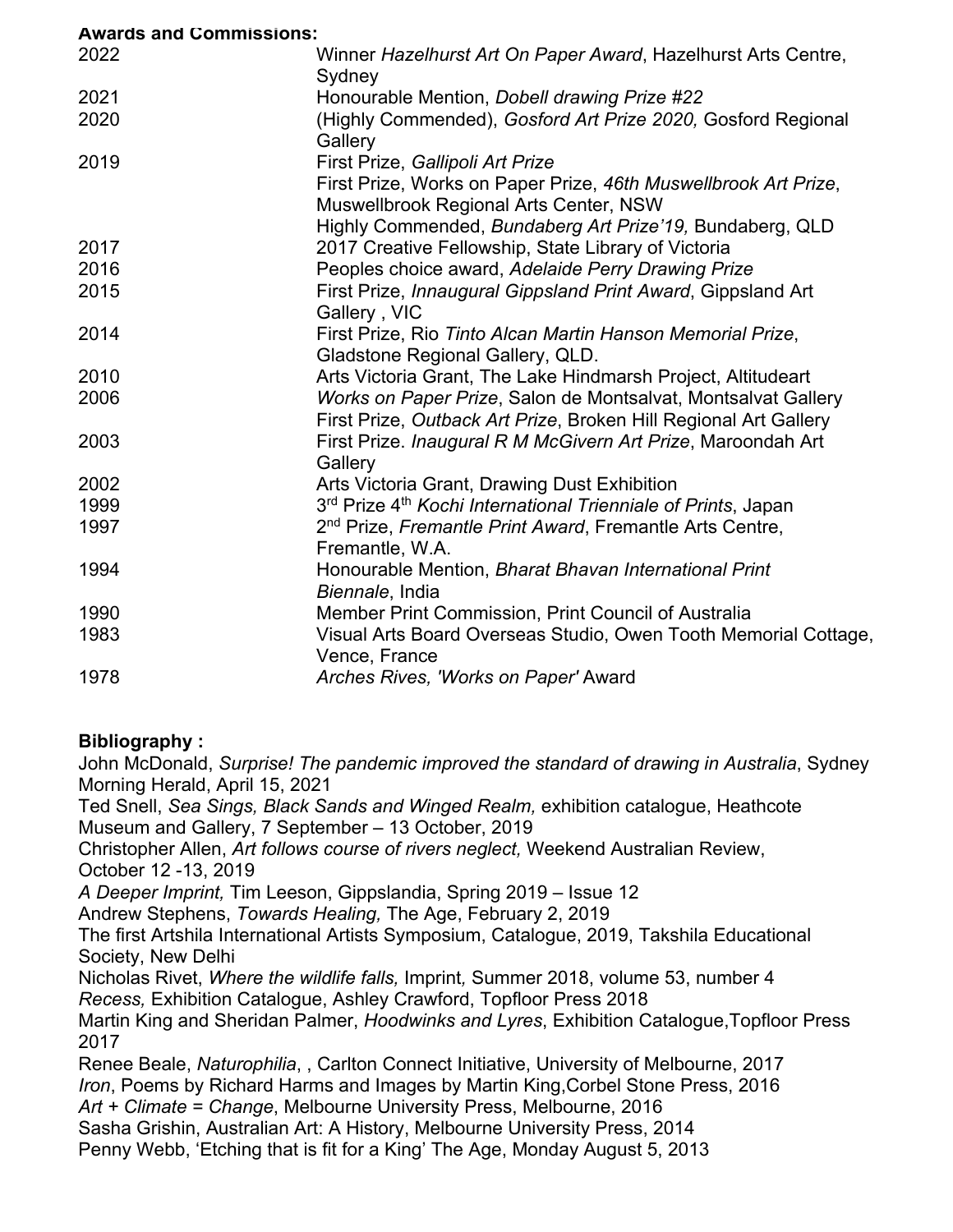Clancy Shipsides, Next Chapter, palimpsest #9. Sunraysia Daily Saturday October 5, 2013 Anne Kirker, Tr4 Catalogue essay, 10 Days on the Island Festival, March 2013 Mildura Palimpsest Biennale #8, Catalogue, Arts Mildura Damian Smith, The Wisdom of Birds Catalogue essay. Sheridan Palmer, exhibition essay, Lake Hindmarsh Project, Catalogue, November 2012. Hannah Knight, 'Birds brought to life' ,Sunraysia Daily, Friday , January 7 2011 Sheridan Palmer, exhibition essay, Gulag Catalogue, 2009 Master Impressions, Exhibition Catalogue, Roopankar Museum of Fine Art Bhopal, 2009 Marguerite Brown, 'slowly disappearing darling' Art Monthly June 2008. Penny Webb The Sunday AGE, July 2007 Steve Meacham, After the hunters, a gentle land, Sydney Morning Herald , November 17 2006 Mary O'Brien,Paradise Regained, The Age, August 1 2006 Harbant Gill, Putting the seal on wild wandering, Herald Sun, August 14 2006 Damian Smith, South Georgia Island, Exhibition Catalogue,Mars Gallery, July 2006 Lesley Harding, Exhibition catalogue, Plainsong, Port Jackson Press, September 2005 Sasha Grishin, Profiles in Print-Martin King, Craft Arts International, No. 63 2005 Megan Backhouse, Galleries, The Age (Melbourne) magazine, Issue # 11, September 2005 Caroline Field, The Coming of the Rains, PrintmakingToday, International Magazine of Graphic Art, Vol 14, #2 2005 Jeff Makin, Winter Collection 2005 Catalogue, Port Jackson Press, June 2005 Caroline Field, Wings of a Plane, Imprint, Winter 2004,Vol 39 No.2 Wandjina @ Rebecca Hossack Gallery, Independent Review, Tuesday 20 July 2004 Ashley Crawford, Martin King: First Rain Series, The Sunday Age, February 4<sup>th</sup> 2004 Cathy Prior, Studio Collaborations, The Australian, January 27<sup>th</sup> 2004 Artist Exceed Expectations, Maroondah Journal, July 8<sup>th</sup> 2003 Going Over Old Ground, Coast and Country, Spring, 2002 Peter Timms, Artists taken to book, The Age, April 11,2001, Anna Clabburn, The Eagles Calligraphy, Geodesy Exhibition catalogue,2000 Anne Virgo, People in a Landscape, Exhibition catalogue, The Asialink Centre, University of Melbourne, 2000 Sebastian Smee, Sydney Morning Herald, Spectrum, March 11 2000 Tristan Humphries and Leslie Harding, Old Skins and New Ceremonies, The Australian Art Paper Awards 1999 Sasha Grishin, Many exciting uses of paper The Canberra Times, Nov 20 1999 Kerry-Anne Cousins, Muse December 1999 Anna Clabburn, Return with Interest, The Age Wed 23 December 1998 Michael Wardell, Skin Culture Catalogue, George Gallery Melbourne 1998 Hendrik Kolenberg, Anne Ryan, Australian Prints, Art Gallery of NSW Sheridan Palmer, Transformations, The fine art print and the computer, RMIT Gallery Art and Australia, exhibition commentary, Vol 35 No. 3 1998 John Naylon, Exhibition Review, Adelaide Review, Oct 1997 Rena Allen Jones Print Award Catalogue, Warrnambool Art Gallery Shell Fremantle Print Award catalogue 1997 Ted Snell, Much more to life than politics, The West Australian Sept 5 1997 Robert Rooney, The Australian, April 18, 1997 Susan McCulloch, Meditations on Landforms, Imprint. Vol.32 No 1 1997 Sasha Grishin, Australian Printmaking in the 1990s, Craftsman House 1997 Ruth Megaw, 'Images of ever-changing world', The Adelaide Advertiser, January 25, 1996 Terry Whelan, Exhibition review, Asian Art News, Sept/Oct. 1995. Peter Timms, Sun Herald, June 1995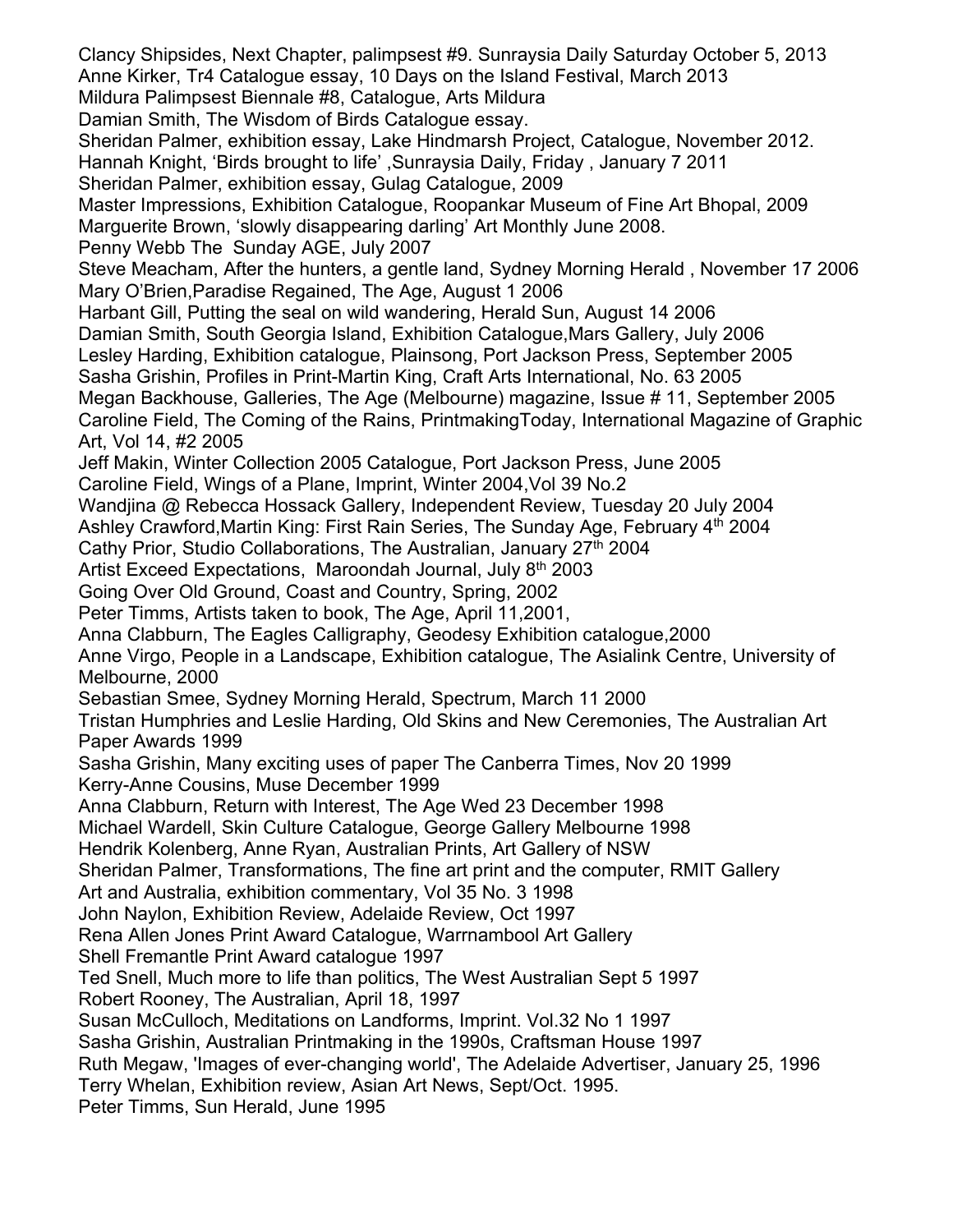Robert Rooney, The Weekend Australian, June 1995 Anna Clabburn, `A gutsy dialogue kept in balance`, Business Review Weekly, June 19, 1995 Sasha Grishin, `Three Cultures`, Art Monthly, July 1995 No.81 Paul Stewart,` Taking a line on Asian art`, Sunday Herald Sun, June 25, 1995 Daphne Guinness, `Gallery Slaves`, Spectrum, Sydney Morning Herald, June 24, 1995 Lakshmi Venkatraman, `Bhopal makes its mark again`, The Hindu, May 28, 1995 Imprint, Volume 30 No.2 Winter 1990 Mangkaja, Exhibition catalogue, Mangkaja Arts Resource Agency, Fitzroy Crossing, 1995 Ann Virgo, From Fitzroy to Fitzroy Crossing, Imprint, Vol 30 No.1 Autumn 1995 Sue Mculloch, Asian Sculpture News, Vol 1 No 1 1995 Elwyn Lynn, The Weekend Australian, December 1994 Art and Australia, Exhibition commentary, Vol 32 No. 2 Summer 1994 Elwyn Lynn, The Weekend Australian, November 1994 Christopher Heathcote, The Age, October 1994 Gold Coast Bulletin, Weekend Review, September 1994 Rachel Kent, exhibition catalogue, Reinventing the Grid, August/September 1994 John Naylon, exhibition review, Adelaide Review, April 1994 Roger Taylor, exhibition catalogue, Gallery Rhumbarallas, Melbourne, 1994 Imprint, supplement to Imprint (commissioned prints) Spring Edition, 1990 John H Massy, 'Beneath the Surface', exhibition catalogue, Queensland Art Gallery, 1989 'Artists Making Prints', 1988, (Ed. Lillian Wood), Print Council of Victoria, 1988 Artists and Galleries of Australia and New Zealand 1986, Max German, Sydney, 1986 Elwyn Lynn, exhibition review, Sydney Morning Herald, 30-31 August, 1988 'The Printmakers', Art and Australia, Volume 21, No 1, 1983 'Exhibition Commentary', Art and Australia, Volume 20, No.3, 1983 Sandra McGrath, The Weekend Australian Magazine, 14-15 August, 1982 Max Darby, Printmaking, Education Department of Victoria, 1982 Australian Printmaking Directory, 1982, (Ed. Lillian Wood), Print Council of Victoria, 1982

## **Collections:**

British Museum, London U.K Carleton College Library, Minesotta, USA. Bharat Bhavan Museum, Bhopal, India Bihar Museum, Patna, India Australian National Gallery National Gallery of Victoria Art Gallery of N.S.W Art Gallery of South Australia RACV Art Collection University of Southern Queensland Broken Hill Regional Art Gallery Artbank Australian Catholic University Maitland Reginal Gallery Northern Territory Museum of Arts and Sciences Deakin University Art Collection Gippsland Art Gallery Mornington Peninsular Regional Gallery Warrnambool Art Gallery Tamworth City Gallery Lismore Regional Art Gallery Mackay Regional Art Gallery Maroondah Art Galley